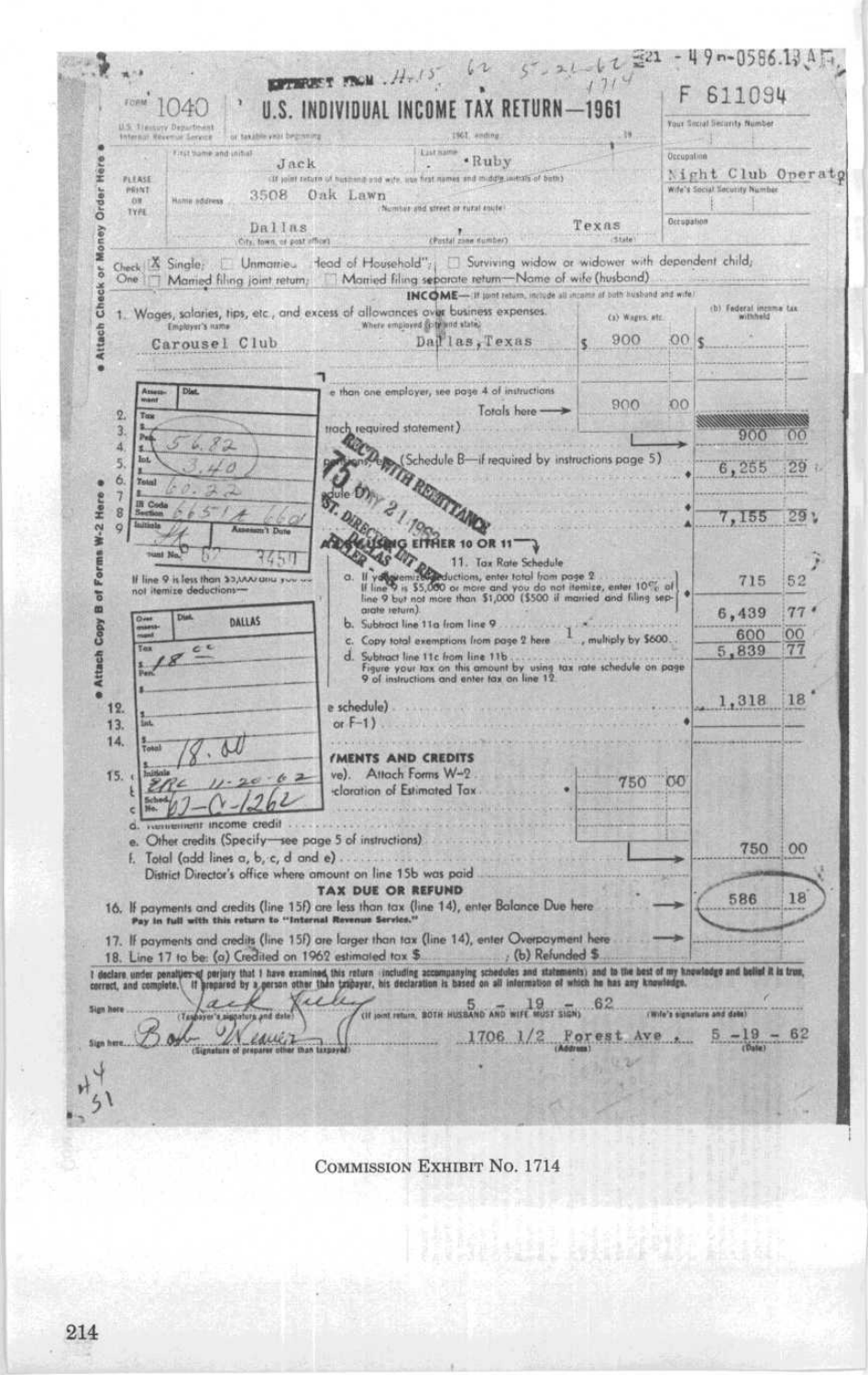|                                                                                                                                   | 1. Exemptions for yourself-and wife (only if all her income is included in this return, or she had no income)                                                                                                                  |                     |                                           |   |                                                                                                                                                                                                                                            |                                                                                  |                                          |  |
|-----------------------------------------------------------------------------------------------------------------------------------|--------------------------------------------------------------------------------------------------------------------------------------------------------------------------------------------------------------------------------|---------------------|-------------------------------------------|---|--------------------------------------------------------------------------------------------------------------------------------------------------------------------------------------------------------------------------------------------|----------------------------------------------------------------------------------|------------------------------------------|--|
| Chock<br>blocks<br>which<br>apply.                                                                                                | (b) Additional \$600 exemption if 65 or over at end of 1961                                                                                                                                                                    |                     |                                           |   | <b>M</b> Younell<br>. TYourself<br>Yourself                                                                                                                                                                                                | $W_{\text{dec}}$<br>Wife<br>$\n  Wile\n$                                         | <b>Enter</b> numi<br>example:<br>checked |  |
|                                                                                                                                   | 2. Examptions for your children and other dependents (list below)<br>. If an exemption is based on a multiple-support agreement of a group of persons, attach the declarations described on page 6 of instructions             |                     |                                           |   |                                                                                                                                                                                                                                            |                                                                                  |                                          |  |
|                                                                                                                                   | NAME                                                                                                                                                                                                                           |                     |                                           |   | ANSWER ONLY FOR DEPENDENTS OTHER THAN YOUR CHILDREN                                                                                                                                                                                        |                                                                                  |                                          |  |
|                                                                                                                                   | <b>Cober figure 1 in the lest column to right</b><br>for each name listed<br>clive address it different from yours).                                                                                                           | <b>Relationship</b> | died during year also<br>write '8 or 'D'' |   | Months Feed in your   Did dependent have   Amount YOU furmation   Alboration   Did dependent a sup-<br>  In dependent sup-<br>  In dependent sup-<br>  In this   In the second sup-<br>  In this   In the second state   In the second sup | <b>Imount furnished &amp;</b><br>OTHERS including<br><b><i><u>аврене</u></i></b> |                                          |  |
|                                                                                                                                   |                                                                                                                                                                                                                                |                     |                                           |   | s.                                                                                                                                                                                                                                         |                                                                                  |                                          |  |
|                                                                                                                                   |                                                                                                                                                                                                                                |                     |                                           |   |                                                                                                                                                                                                                                            |                                                                                  |                                          |  |
|                                                                                                                                   |                                                                                                                                                                                                                                |                     |                                           |   |                                                                                                                                                                                                                                            |                                                                                  |                                          |  |
|                                                                                                                                   |                                                                                                                                                                                                                                |                     |                                           |   |                                                                                                                                                                                                                                            |                                                                                  |                                          |  |
|                                                                                                                                   |                                                                                                                                                                                                                                |                     |                                           |   |                                                                                                                                                                                                                                            |                                                                                  |                                          |  |
|                                                                                                                                   | (Enter here and on line 10 or 11c, page 1)                                                                                                                                                                                     |                     |                                           |   |                                                                                                                                                                                                                                            |                                                                                  |                                          |  |
| 3. Total exemptions.                                                                                                              | ITEMIZED DEDUCTIONS-If you do not use fax table or standard deduction                                                                                                                                                          |                     |                                           |   |                                                                                                                                                                                                                                            |                                                                                  |                                          |  |
| Show to wham paid.                                                                                                                | If busband and wife (not legally segarated) file separate returns and one manices deductions, the other must also its minites in the secondary, write more than one item on a line or attach additional sheets. Please put you |                     |                                           |   |                                                                                                                                                                                                                                            |                                                                                  |                                          |  |
| <b>Contributions</b>                                                                                                              |                                                                                                                                                                                                                                |                     |                                           |   |                                                                                                                                                                                                                                            |                                                                                  |                                          |  |
| (If other than                                                                                                                    |                                                                                                                                                                                                                                |                     |                                           |   |                                                                                                                                                                                                                                            |                                                                                  |                                          |  |
| money, submit<br>description of                                                                                                   |                                                                                                                                                                                                                                |                     |                                           |   |                                                                                                                                                                                                                                            |                                                                                  |                                          |  |
| property and<br>method of                                                                                                         |                                                                                                                                                                                                                                |                     |                                           |   |                                                                                                                                                                                                                                            |                                                                                  |                                          |  |
|                                                                                                                                   |                                                                                                                                                                                                                                |                     |                                           |   |                                                                                                                                                                                                                                            |                                                                                  |                                          |  |
|                                                                                                                                   | Total paid (not to exceed 20% of line 9, page 1, except as described on page 7 of instructions)                                                                                                                                |                     |                                           |   |                                                                                                                                                                                                                                            |                                                                                  |                                          |  |
| valuation)                                                                                                                        |                                                                                                                                                                                                                                |                     |                                           |   |                                                                                                                                                                                                                                            |                                                                                  |                                          |  |
| Interest                                                                                                                          |                                                                                                                                                                                                                                |                     |                                           |   |                                                                                                                                                                                                                                            |                                                                                  |                                          |  |
|                                                                                                                                   |                                                                                                                                                                                                                                |                     |                                           |   |                                                                                                                                                                                                                                            |                                                                                  |                                          |  |
|                                                                                                                                   |                                                                                                                                                                                                                                |                     |                                           |   | <b>Total interest</b>                                                                                                                                                                                                                      |                                                                                  |                                          |  |
|                                                                                                                                   | State and local sales taxes                                                                                                                                                                                                    |                     | Other taxes (specify) -                   |   |                                                                                                                                                                                                                                            |                                                                                  |                                          |  |
|                                                                                                                                   |                                                                                                                                                                                                                                |                     |                                           |   |                                                                                                                                                                                                                                            |                                                                                  |                                          |  |
|                                                                                                                                   |                                                                                                                                                                                                                                |                     |                                           |   | <b>Total taxes</b>                                                                                                                                                                                                                         |                                                                                  |                                          |  |
|                                                                                                                                   |                                                                                                                                                                                                                                |                     |                                           |   |                                                                                                                                                                                                                                            |                                                                                  |                                          |  |
|                                                                                                                                   | NOTE: If you ar your wife are 65 or over, or if either has a dependent parent 65 or over, see page 8 of instructions for possible larger deduction.                                                                            |                     |                                           | s |                                                                                                                                                                                                                                            |                                                                                  |                                          |  |
|                                                                                                                                   |                                                                                                                                                                                                                                |                     |                                           |   |                                                                                                                                                                                                                                            |                                                                                  |                                          |  |
|                                                                                                                                   | 4. Other medical and dental expenses (Including hospital insurance                                                                                                                                                             |                     |                                           |   |                                                                                                                                                                                                                                            |                                                                                  |                                          |  |
| Taxes<br>Medical and<br>dental expense<br>(Submit itemized<br>list. Do not enter<br>any expense<br>compensated by<br>insurance or |                                                                                                                                                                                                                                |                     |                                           |   |                                                                                                                                                                                                                                            |                                                                                  |                                          |  |
|                                                                                                                                   |                                                                                                                                                                                                                                |                     |                                           |   |                                                                                                                                                                                                                                            |                                                                                  |                                          |  |
|                                                                                                                                   | Subtract line 6 from line 5; see page 8 of instructions for maximum limitation<br>т.                                                                                                                                           |                     |                                           |   |                                                                                                                                                                                                                                            |                                                                                  |                                          |  |
| otherwise)<br>Other<br>deductions                                                                                                 |                                                                                                                                                                                                                                |                     |                                           |   |                                                                                                                                                                                                                                            |                                                                                  |                                          |  |
|                                                                                                                                   |                                                                                                                                                                                                                                |                     |                                           |   |                                                                                                                                                                                                                                            |                                                                                  |                                          |  |
|                                                                                                                                   |                                                                                                                                                                                                                                |                     |                                           |   | Total                                                                                                                                                                                                                                      |                                                                                  |                                          |  |
| (See page 8 of<br>instructions and<br>beriupst docto<br>information)                                                              | TOTAL DEDUCTIONS (Enter here and on line 11a, page 1)                                                                                                                                                                          |                     | <b>EXPENSE ACCOUNT INFORMATION</b>        |   |                                                                                                                                                                                                                                            |                                                                                  |                                          |  |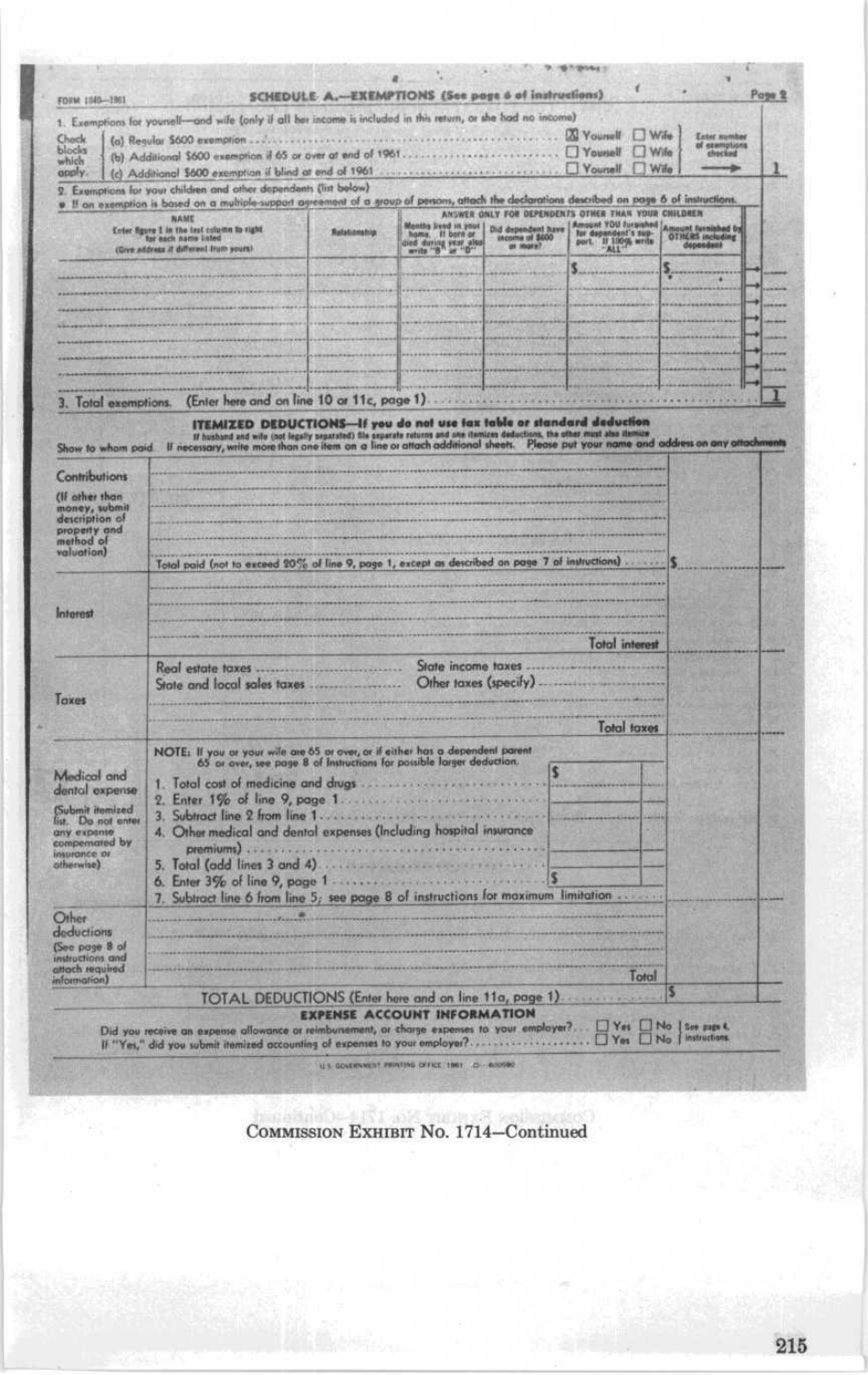| Name and address as shown on page 1, Form 1040<br>$Jack$ $Ruby -$<br>A. Principal business activity<br>See separate instructions)<br><b>B.</b> Business name<br>3508<br>D. Business location.<br>1. Total receipts \$.<br>attach explanation) 6933.70<br>3. Merchandise purchased \$.<br>from business for personal use \$ | Attach this Schedule to your Income Tax Return, Form 1040 - Partnerships, Joint Ventures, Etc., Must File On Form 1065<br>3508 Oak Lawn - Dallas, Texas<br>Night Club<br>(Retail trade, wholesale trade, lowyer, etc.)<br>Club Vegas<br>Dallas<br>Oak Lawn<br>(City or post office)<br>(Number and street or rural route)<br>47,555,70<br>less allowances, rebutes, and returns \$<br>2. Inventory at beginning of year (if different than lost year's closing inventory<br>less any items withdrawn | C. Employer Identification Number.<br>150.00 | (Principal product or service)<br>750 949 491<br>$t$ Stotel<br>\$47,555 | 70 |
|----------------------------------------------------------------------------------------------------------------------------------------------------------------------------------------------------------------------------------------------------------------------------------------------------------------------------|------------------------------------------------------------------------------------------------------------------------------------------------------------------------------------------------------------------------------------------------------------------------------------------------------------------------------------------------------------------------------------------------------------------------------------------------------------------------------------------------------|----------------------------------------------|-------------------------------------------------------------------------|----|
|                                                                                                                                                                                                                                                                                                                            |                                                                                                                                                                                                                                                                                                                                                                                                                                                                                                      |                                              |                                                                         |    |
|                                                                                                                                                                                                                                                                                                                            |                                                                                                                                                                                                                                                                                                                                                                                                                                                                                                      |                                              |                                                                         |    |
|                                                                                                                                                                                                                                                                                                                            |                                                                                                                                                                                                                                                                                                                                                                                                                                                                                                      |                                              |                                                                         |    |
|                                                                                                                                                                                                                                                                                                                            |                                                                                                                                                                                                                                                                                                                                                                                                                                                                                                      |                                              |                                                                         |    |
|                                                                                                                                                                                                                                                                                                                            |                                                                                                                                                                                                                                                                                                                                                                                                                                                                                                      |                                              |                                                                         |    |
|                                                                                                                                                                                                                                                                                                                            |                                                                                                                                                                                                                                                                                                                                                                                                                                                                                                      |                                              |                                                                         |    |
|                                                                                                                                                                                                                                                                                                                            |                                                                                                                                                                                                                                                                                                                                                                                                                                                                                                      |                                              |                                                                         |    |
|                                                                                                                                                                                                                                                                                                                            |                                                                                                                                                                                                                                                                                                                                                                                                                                                                                                      |                                              |                                                                         |    |
|                                                                                                                                                                                                                                                                                                                            |                                                                                                                                                                                                                                                                                                                                                                                                                                                                                                      |                                              |                                                                         |    |
|                                                                                                                                                                                                                                                                                                                            |                                                                                                                                                                                                                                                                                                                                                                                                                                                                                                      |                                              |                                                                         |    |
|                                                                                                                                                                                                                                                                                                                            |                                                                                                                                                                                                                                                                                                                                                                                                                                                                                                      |                                              |                                                                         |    |
|                                                                                                                                                                                                                                                                                                                            |                                                                                                                                                                                                                                                                                                                                                                                                                                                                                                      | 6,933.70                                     |                                                                         |    |
|                                                                                                                                                                                                                                                                                                                            | 4. Cost of labor (do not include salary paid to yourself)                                                                                                                                                                                                                                                                                                                                                                                                                                            |                                              |                                                                         |    |
|                                                                                                                                                                                                                                                                                                                            |                                                                                                                                                                                                                                                                                                                                                                                                                                                                                                      | 226.00                                       |                                                                         |    |
|                                                                                                                                                                                                                                                                                                                            |                                                                                                                                                                                                                                                                                                                                                                                                                                                                                                      | 7,309.70                                     |                                                                         |    |
| z.                                                                                                                                                                                                                                                                                                                         |                                                                                                                                                                                                                                                                                                                                                                                                                                                                                                      |                                              |                                                                         |    |
|                                                                                                                                                                                                                                                                                                                            |                                                                                                                                                                                                                                                                                                                                                                                                                                                                                                      |                                              | 7,144                                                                   | 70 |
|                                                                                                                                                                                                                                                                                                                            |                                                                                                                                                                                                                                                                                                                                                                                                                                                                                                      |                                              | 40,411                                                                  | 00 |
|                                                                                                                                                                                                                                                                                                                            |                                                                                                                                                                                                                                                                                                                                                                                                                                                                                                      |                                              |                                                                         |    |
|                                                                                                                                                                                                                                                                                                                            | <b>OTHER BUSINESS DEDUCTIONS</b>                                                                                                                                                                                                                                                                                                                                                                                                                                                                     |                                              |                                                                         |    |
|                                                                                                                                                                                                                                                                                                                            | 11. Salartes and wages not included on line 4 (exclude any paid to yourself)                                                                                                                                                                                                                                                                                                                                                                                                                         | 21,398.00                                    |                                                                         |    |
|                                                                                                                                                                                                                                                                                                                            | 12. Rent on business property.                                                                                                                                                                                                                                                                                                                                                                                                                                                                       | 6,000.00                                     |                                                                         |    |
|                                                                                                                                                                                                                                                                                                                            |                                                                                                                                                                                                                                                                                                                                                                                                                                                                                                      | 2.488.70                                     |                                                                         |    |
|                                                                                                                                                                                                                                                                                                                            |                                                                                                                                                                                                                                                                                                                                                                                                                                                                                                      |                                              |                                                                         |    |
|                                                                                                                                                                                                                                                                                                                            |                                                                                                                                                                                                                                                                                                                                                                                                                                                                                                      |                                              |                                                                         |    |
|                                                                                                                                                                                                                                                                                                                            |                                                                                                                                                                                                                                                                                                                                                                                                                                                                                                      |                                              |                                                                         |    |
|                                                                                                                                                                                                                                                                                                                            |                                                                                                                                                                                                                                                                                                                                                                                                                                                                                                      | 513.50                                       |                                                                         |    |
|                                                                                                                                                                                                                                                                                                                            | 19. Depletion of mines, cil and gas wells, timber, etc. (attach schedule)                                                                                                                                                                                                                                                                                                                                                                                                                            |                                              |                                                                         |    |
|                                                                                                                                                                                                                                                                                                                            |                                                                                                                                                                                                                                                                                                                                                                                                                                                                                                      |                                              |                                                                         |    |
| 21. Insurance                                                                                                                                                                                                                                                                                                              |                                                                                                                                                                                                                                                                                                                                                                                                                                                                                                      |                                              |                                                                         |    |
|                                                                                                                                                                                                                                                                                                                            | 22. Legal and professional fees Accounting                                                                                                                                                                                                                                                                                                                                                                                                                                                           | 200.00                                       |                                                                         |    |
| 23. Commissions                                                                                                                                                                                                                                                                                                            |                                                                                                                                                                                                                                                                                                                                                                                                                                                                                                      | 3,555,51                                     |                                                                         |    |
|                                                                                                                                                                                                                                                                                                                            | 24. Other business expenses (explain in Schedule C-2)                                                                                                                                                                                                                                                                                                                                                                                                                                                |                                              | 34,155                                                                  | 71 |
| Total of lines 11 through 24.                                                                                                                                                                                                                                                                                              |                                                                                                                                                                                                                                                                                                                                                                                                                                                                                                      |                                              |                                                                         |    |
|                                                                                                                                                                                                                                                                                                                            | 26. Net profit (or loss) (subtroct line 25 from line 10). Enter here; on line 1, Schedule C-3; and on line 6,                                                                                                                                                                                                                                                                                                                                                                                        |                                              | 6,255                                                                   | 29 |
|                                                                                                                                                                                                                                                                                                                            |                                                                                                                                                                                                                                                                                                                                                                                                                                                                                                      |                                              |                                                                         |    |
|                                                                                                                                                                                                                                                                                                                            | <b>INVENTORY INFORMATION</b>                                                                                                                                                                                                                                                                                                                                                                                                                                                                         |                                              |                                                                         |    |
|                                                                                                                                                                                                                                                                                                                            |                                                                                                                                                                                                                                                                                                                                                                                                                                                                                                      |                                              |                                                                         |    |

- "No" attach explanation. 3. If inventory is valued at lower of cost or market, enter total cost \$... . and total market val-
- uation \$ uation 3<br>
4. If closing inventory was taken by physical count, enter date inventory was taken  $12 - 31 - 61$ <br>
in the end of year, attach an explanation of how the end of year count was determined.<br>
5. If closing inventory w  $- 61$ <sub>If</sub>
- counted or measured. 18-78070-1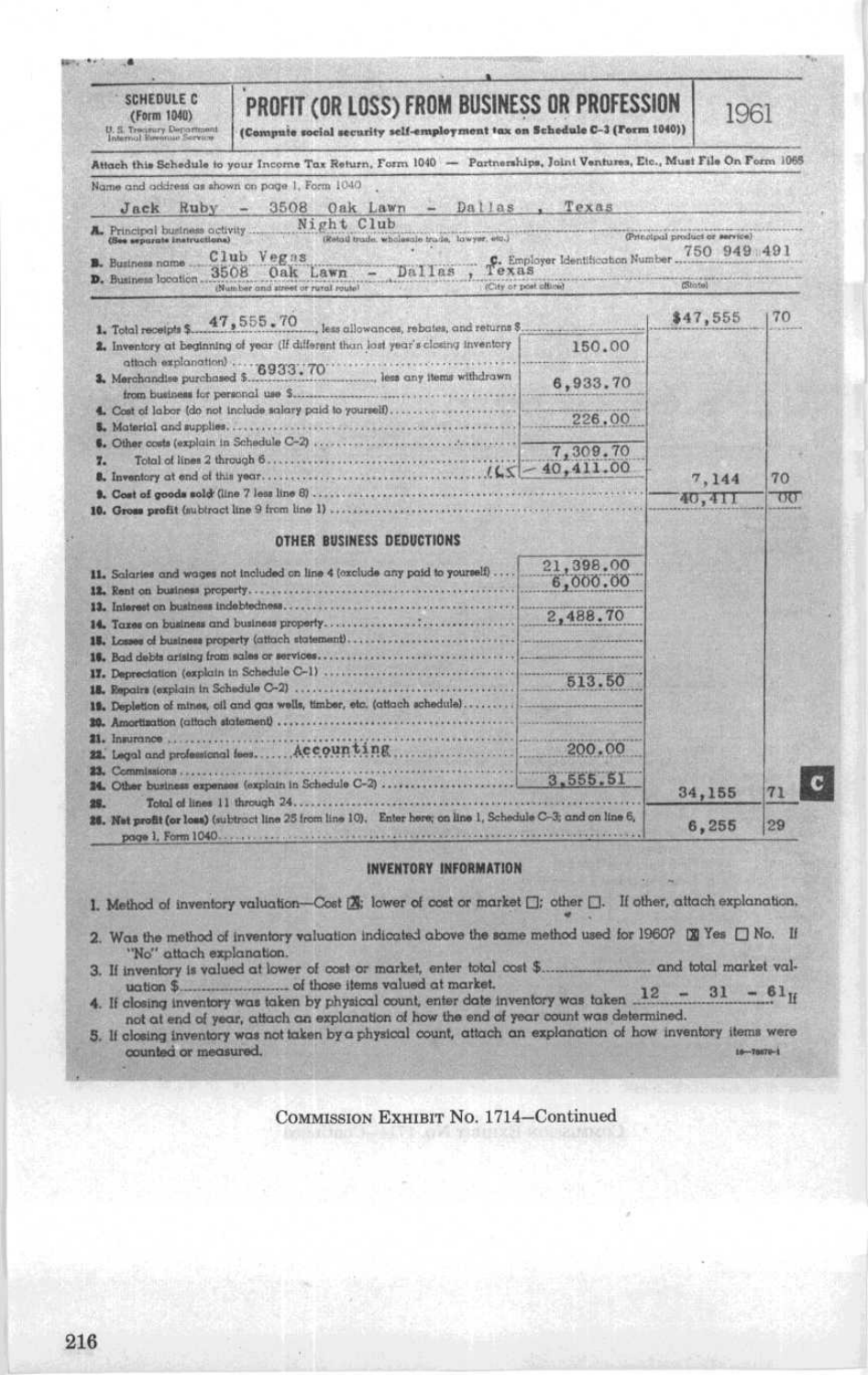|                            |                                                              | 2. Date<br>acquired |                     | 4. Depreciation al-                              |             | 6. Ratio (%)<br>or life (years) |        |
|----------------------------|--------------------------------------------------------------|---------------------|---------------------|--------------------------------------------------|-------------|---------------------------------|--------|
|                            |                                                              |                     |                     | <b>Not weers</b>                                 |             |                                 |        |
|                            |                                                              |                     |                     |                                                  |             |                                 |        |
|                            |                                                              |                     |                     |                                                  |             |                                 |        |
|                            |                                                              |                     |                     |                                                  |             |                                 |        |
|                            |                                                              |                     |                     |                                                  |             |                                 |        |
|                            |                                                              |                     |                     |                                                  |             |                                 |        |
|                            |                                                              |                     |                     |                                                  |             |                                 |        |
|                            |                                                              |                     |                     |                                                  |             |                                 |        |
|                            |                                                              |                     |                     |                                                  |             |                                 |        |
|                            |                                                              |                     |                     |                                                  |             |                                 |        |
|                            |                                                              |                     |                     |                                                  |             |                                 |        |
|                            |                                                              |                     |                     |                                                  |             |                                 |        |
|                            |                                                              |                     |                     |                                                  |             |                                 |        |
|                            |                                                              |                     |                     |                                                  |             |                                 |        |
|                            |                                                              |                     |                     |                                                  |             |                                 |        |
|                            |                                                              |                     |                     |                                                  |             |                                 |        |
|                            |                                                              |                     |                     |                                                  |             |                                 |        |
|                            | Less: Amount of depreciation claimed elsewhere in Schedule C |                     |                     |                                                  |             |                                 |        |
|                            | 3. Balance-Enter here and on line 17, page 1                 |                     |                     |                                                  |             |                                 |        |
|                            | Amount of additional first-year depreciation included above. |                     |                     |                                                  |             |                                 |        |
|                            |                                                              |                     |                     | SCHEDULE C-2. EXPLANATION OF LINES 6, 16, AND 24 |             |                                 |        |
|                            | Explanation                                                  |                     | Amsunt              | Line No.                                         | Explanation |                                 | Amount |
|                            | Laundry                                                      | 207.81              |                     |                                                  |             |                                 |        |
|                            | Utilities                                                    |                     |                     |                                                  |             |                                 |        |
|                            | Signs                                                        | 2,228.81<br>29,00   |                     |                                                  |             |                                 |        |
| 1. Total<br>Line No.<br>24 | Advertising                                                  |                     | 1,089.89 \$3,555.51 |                                                  |             |                                 |        |

## **EXPENSE ACCOUNT INFORMATION**

External your five highest paid employees. In determining the five highest paid employees. In determining the five highest paid employees, expense account allowances must be added to their salaries and wages. However, the

|        | <b>BEESSIE</b>                                                   |  |
|--------|------------------------------------------------------------------|--|
| Chinaz | --                                                               |  |
|        |                                                                  |  |
| _      |                                                                  |  |
|        |                                                                  |  |
|        | 医正体的 的复数形式计划 计数字文 电视光区 计数据文件 医皮革性白细胞性神经细胞 建环己烷 化二进制装置 人名英格兰克 医海绵 |  |

Did you claim a deduction for expenses connected with: (If answer to any question is "YES," check applicable boxes within that question.)

- **E.** A hunting lodge  $\Box$  working ranch or farm  $\Box$  , fishing comp $\Box$  , resort property  $\Box$  , pleasure boot or yeaht  $\Box$  or other similar facility  $\Box$ ? (Other than where the operation of the facility was your princip
- Vocations for you or members of your family, or<br>employees or members of their families? (Other than vocation pay reported on Form W-2)<br> $\Box$  YES  $\Box$  NO P.
- **6.** The leasing, renting, or ownership of a hotel room or suite  $\Box$  apartment  $\Box$  or other dwelling  $\Box$  which was used by you, your customers, employees, or members of their families? (Other than use by yourself or em
	- **H.** The ottendance of members of your family or your employees' families at conventions or business meetings?  $\Box$  YES  $\Box$  NO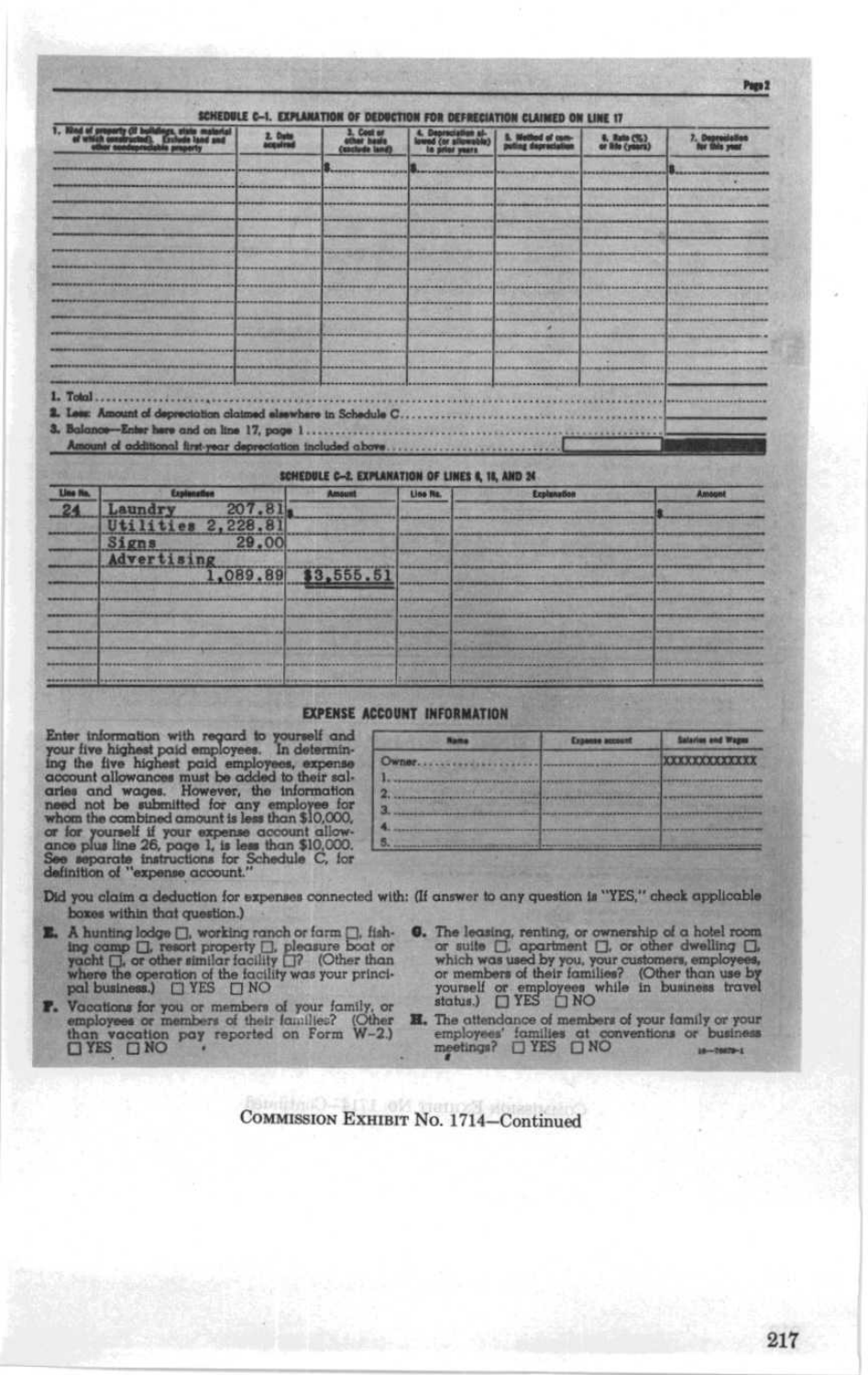| SCHEDULE C-3<br>(Form 1040)                      | U.S. Treasury Department-Internal Bevenue Service<br>COMPUTATION OF SOCIAL SECURITY SELF-EMPLOYMENT TAX<br>(See instructions on page 2)                                                                                                                                                                                                                                                              |                                                                               | 1961 |
|--------------------------------------------------|------------------------------------------------------------------------------------------------------------------------------------------------------------------------------------------------------------------------------------------------------------------------------------------------------------------------------------------------------------------------------------------------------|-------------------------------------------------------------------------------|------|
|                                                  | If you had wages of \$4,800 or more which were subject to the deduction for social security, do not fill in this Schedule.<br>Complete only one Schedule C-3; if you had more than one business, combine profits (or losses) from all of your businesses on this Schedule.<br>Each self-employed person must file a separate schedule. See instructions, page 2, for joint returns and partnerships. |                                                                               |      |
|                                                  | NAME AND ADDRESS (as shown on page 1 of Form (G40)                                                                                                                                                                                                                                                                                                                                                   |                                                                               |      |
|                                                  | NAME OF SELF-EMPLOYED PERSON (as shown on social security card)                                                                                                                                                                                                                                                                                                                                      |                                                                               |      |
|                                                  | 1. Net profit (or loss) shown on line 26 Schedule C (Form 1040) (Enter combined                                                                                                                                                                                                                                                                                                                      |                                                                               |      |
|                                                  | amount if more than one business)                                                                                                                                                                                                                                                                                                                                                                    |                                                                               |      |
| 15. Schedule C                                   | 2. Add to not profit (or subtract from not loss) losses of business property shown on line<br><b>********************</b>                                                                                                                                                                                                                                                                            |                                                                               |      |
|                                                  | 3. Total (or difference)<br>4. Net income (or loss) from excluded services or sources included on line 3 (see "Exclusions," page 2)<br>Specify excluded services or sources                                                                                                                                                                                                                          |                                                                               |      |
|                                                  | 5. Net earnings (or loss) from self-employment-                                                                                                                                                                                                                                                                                                                                                      |                                                                               |      |
|                                                  | (a) From business (line 3 less any amount on line 4)                                                                                                                                                                                                                                                                                                                                                 |                                                                               |      |
|                                                  | (b) From partnerships, joint ventures, etc. (other than farming)<br>(c) Prom service as a minister, member of a religious order, or a Christian Science practitioner<br>Enter only if you have filed or are filing Form 2031 (see instructions, page 2).                                                                                                                                             |                                                                               |      |
|                                                  | (d) From farming reported on line 2 (or line 3 if option used), separate Schedule F-1 (Form 1040)                                                                                                                                                                                                                                                                                                    |                                                                               |      |
|                                                  | (e) From service with a foreign government or international organization<br>6. Total not earnings (or loss) from self-employment reported on line S. Enter here and on line 6 below                                                                                                                                                                                                                  |                                                                               |      |
|                                                  | (If line 6 is under \$400, you are not subject to self-employment tax. Do not fill in rest of page.)                                                                                                                                                                                                                                                                                                 |                                                                               |      |
|                                                  |                                                                                                                                                                                                                                                                                                                                                                                                      |                                                                               |      |
|                                                  | 7. The largest amount of combined wages and self-employment earnings subject to social                                                                                                                                                                                                                                                                                                               |                                                                               |      |
|                                                  |                                                                                                                                                                                                                                                                                                                                                                                                      | 4,800<br>O <sub>O</sub>                                                       |      |
| line 7, below                                    | B. Total wages, covered by social security, paid to you during the tuxable year. (For "Covered" wages see "F. I. C. A. Wages" box on Form W-2.) Enter here and on                                                                                                                                                                                                                                    |                                                                               |      |
|                                                  |                                                                                                                                                                                                                                                                                                                                                                                                      |                                                                               |      |
|                                                  | 10. Self-employment income-line 6 or 9, whichever is smaller. Enter here and on line 8, below                                                                                                                                                                                                                                                                                                        |                                                                               |      |
|                                                  |                                                                                                                                                                                                                                                                                                                                                                                                      |                                                                               |      |
| 9. Balance (line 7 less line 8)                  |                                                                                                                                                                                                                                                                                                                                                                                                      |                                                                               |      |
|                                                  |                                                                                                                                                                                                                                                                                                                                                                                                      |                                                                               |      |
|                                                  | Important.-The amounts reported on the form below are for your social security account. This account is used in                                                                                                                                                                                                                                                                                      |                                                                               |      |
|                                                  | figuring any benefits, based on your earnings, payable to you, your dependents, and your survivors. Fill in each                                                                                                                                                                                                                                                                                     |                                                                               |      |
|                                                  | <b>U. S. REPORT OF SELF-EMPLOYMENT INCOME</b>                                                                                                                                                                                                                                                                                                                                                        |                                                                               | 1961 |
|                                                  | For crediting to your social security account                                                                                                                                                                                                                                                                                                                                                        | PLEASE DO NOT WRITE IN THIS SPACE                                             |      |
|                                                  | sting period.                                                                                                                                                                                                                                                                                                                                                                                        |                                                                               |      |
|                                                  |                                                                                                                                                                                                                                                                                                                                                                                                      |                                                                               |      |
|                                                  | BUSINESS ACTIVITIES SUBJECT TO SELF-EMPLOYMENT TAX (Grocery store, restourant, etc.)                                                                                                                                                                                                                                                                                                                 |                                                                               |      |
| 2.<br>ä.                                         | BUSINESS ADDRESS (number and street, city or post office, postal sone number, State)                                                                                                                                                                                                                                                                                                                 |                                                                               |      |
| SOCIAL SECURITY ACCOUNT NUMBER                   |                                                                                                                                                                                                                                                                                                                                                                                                      | ENTER TOTAL EARN-                                                             |      |
| 4. OF PRESCH NAMED IN ITEM 5 BELOW               | PEINT OR TTPE NAME OF SELF-EMPLOYED PERSON AS SHOWN ON SOCIAL SECURITY CARD                                                                                                                                                                                                                                                                                                                          | INGS FROM SELF-EM-<br><b>6. PLOTHENT SHOWN</b><br>ON LINE 6 ABOVE             |      |
| E.                                               | PRINT OR TYPE HOME ADDRESS (number and street or runs) route)                                                                                                                                                                                                                                                                                                                                        |                                                                               |      |
| (City or post office, postal sons number, State) |                                                                                                                                                                                                                                                                                                                                                                                                      | <b>T.</b> ANY SHOWN ON<br><b>B. ENTER AMOUNT</b><br><b>B. HOWN ON LINE 10</b> |      |